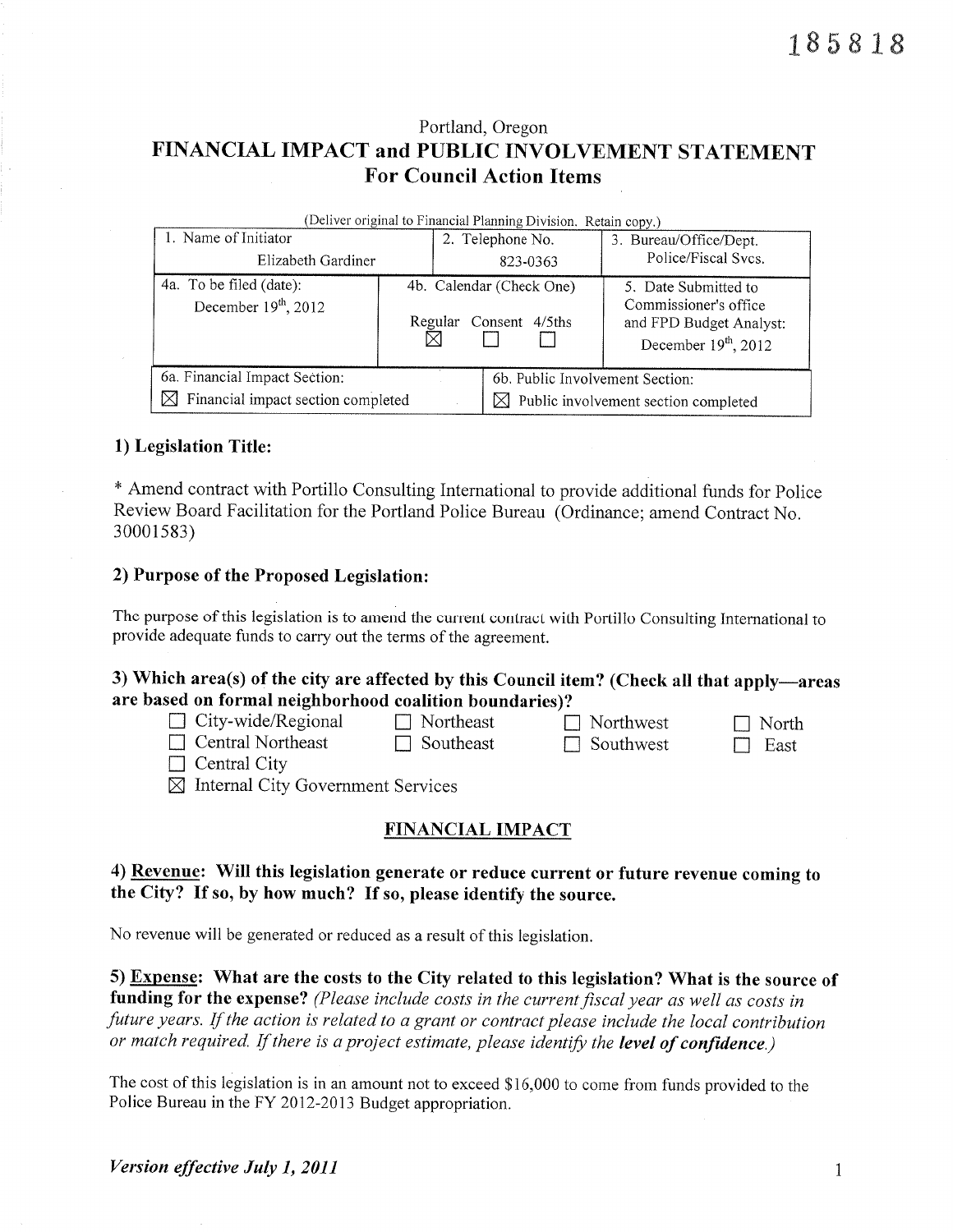#### 6) Staffing Requirements:

Will any positions be created, eliminated or re-classified in the current year as a result of this legislation? (If new positions are created please include whether they will be part-time, full-time, limited term, or permanent positions. If the position is limited term please indicate the end of the term.)

No positions will be created, eliminated or re-classified in the current year as a result of this legislation.

Will positions be created or eliminated in *future years* as a result of this legislation?  $\bullet$ 

No positions will be created or eliminated in future years as a result of this legislation.

### (Complete the following section only if an amendment to the budget is proposed.)

7) Change in Appropriations (If the accompanying ordinance amends the budget please reflect the dollar amount to be appropriated by this legislation. Include the appropriate cost elements that are to be loaded by accounting. Indicate "new" in Fund Center column if new center needs to be created. Use additional space if needed.)

| Fund | Fund<br>$\mathsf{Center}$ | Commitment<br>Item | Functional<br><b>Area</b> | Funded<br>Program | Grant | <b>Sponsored</b><br>Program | Amount |
|------|---------------------------|--------------------|---------------------------|-------------------|-------|-----------------------------|--------|
|      |                           |                    |                           |                   |       |                             |        |
|      |                           |                    |                           |                   |       |                             |        |
|      |                           |                    |                           |                   |       |                             |        |
|      |                           |                    |                           |                   |       |                             |        |

[Proceed to Public Involvement Section — REQUIRED as of July 1, 2011]